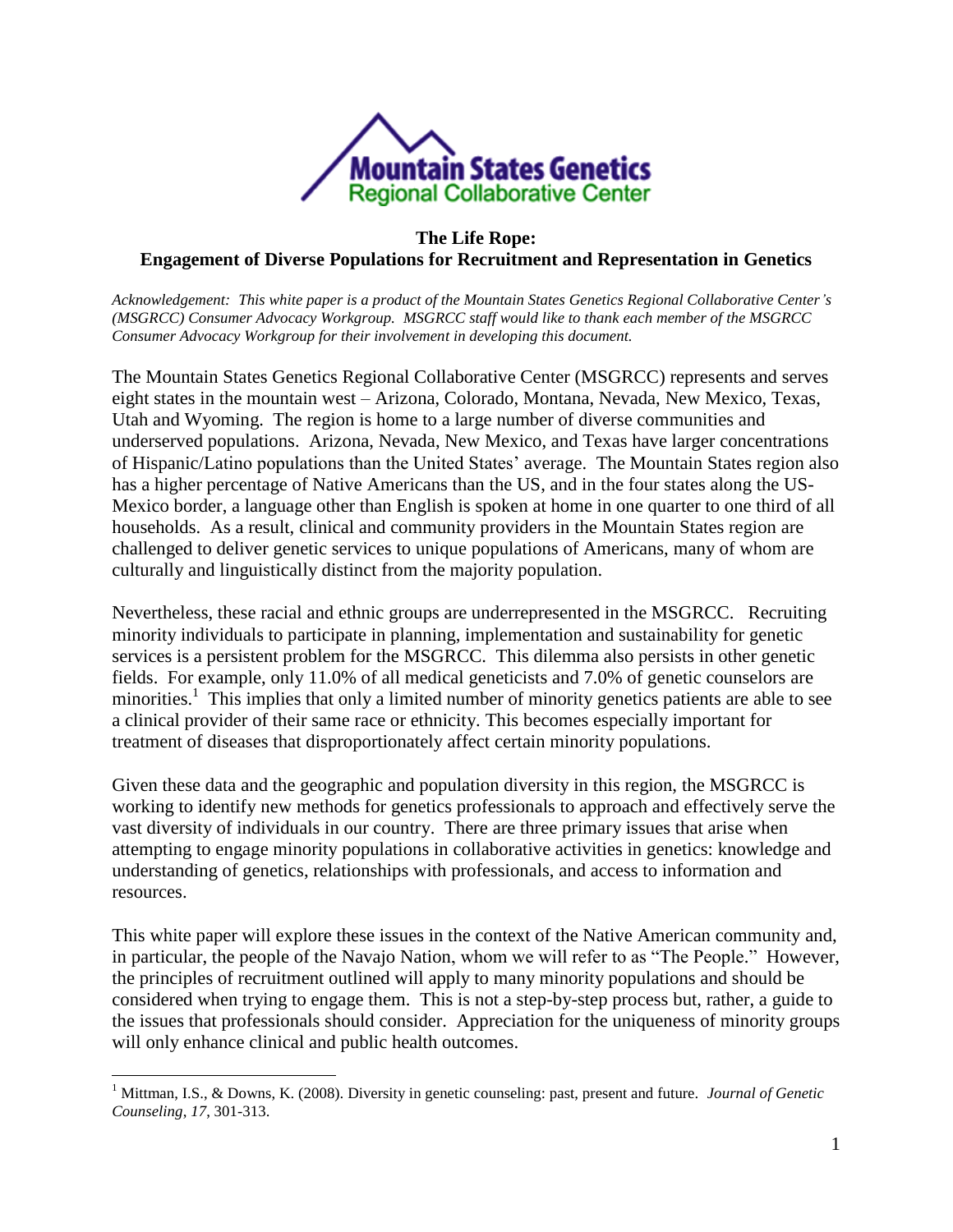## **Knowledge and Understanding of Genetics**

The general public has a limited understanding of genetics, genetic services, and the genes that make up their bodies.<sup>2</sup> Many minority populations are not even comfortable with the term "genetics". The word can imply several different definitions and can be perceived negatively. Evaluation data obtained during the April, 2009 Community Conversation on Genetics with the Navajo Nation indicate that some participants were not aware of newborn screening or the genetic diseases that affect their community. Several responses also spoke to the incongruous relationship between culture, genetics, and scientific research:<sup>3</sup>

*Navajo philosophy and creation story make it difficult to fully accept genetic research.*

*Many Navajos are tired of research and many do not understand the importance; genetic studies may be confused with cloning.*

As implied in the comments above, it is inherently difficult to overcome perceptions of genetic research and genetics generally. As such, genetics professionals and collaborators must take into account the belief systems and culture that exist in minority communities. This is especially true when undertaking recruiting activities in collaborative projects and genetics programs.

*Recommendation 1*: Adequately assess stakeholders that are missing from the program and why they are not participating.

*Recommendation 2*: Research the community from which new participants are being recruited and identify their perceptions of genetics.

*Recommendation 3*: Prepare to talk about genetics using terminology, language and examples that are familiar to the community. For instance, demonstrating genetics to The People is easier when using examples such as corn farming or "rez dogs" that are mixed breed. This demonstrates that The People have actually been involved with genetics for a long time. Furthermore, it is important to note that not all languages have words for common English words such as DNA (described by The People as "the life rope") or cancer ("the sore that does not heal").

*Recommendation 4*: Develop a description of why individuals from the community would benefit from participating in genetics projects and collaboratives and their expected role in the project.

# **Relationships with Professionals**

 $\overline{a}$ 

*[We need to identify] how service providers who are either non-Navajos or Navajos [and are] unaware of cultural taboos/feelings/concerns, can still discuss genetics with families* 

<sup>2</sup> Lanie, A.D., Jayaratne, T.E., Sheldon, J.P., Kardia, S.L.R., Anderson, E.S., Feldbaum, M., & Petty, E.M. (2004). Exploring the public understanding of basic genetic concepts. *Journal of Genetic Counseling, 13*, 305-320.

<sup>3</sup> Mountain States Genetics Regional Collaborative Center. (May 2009). *Report of the Community Conversation on Genetics with the Navajo People*.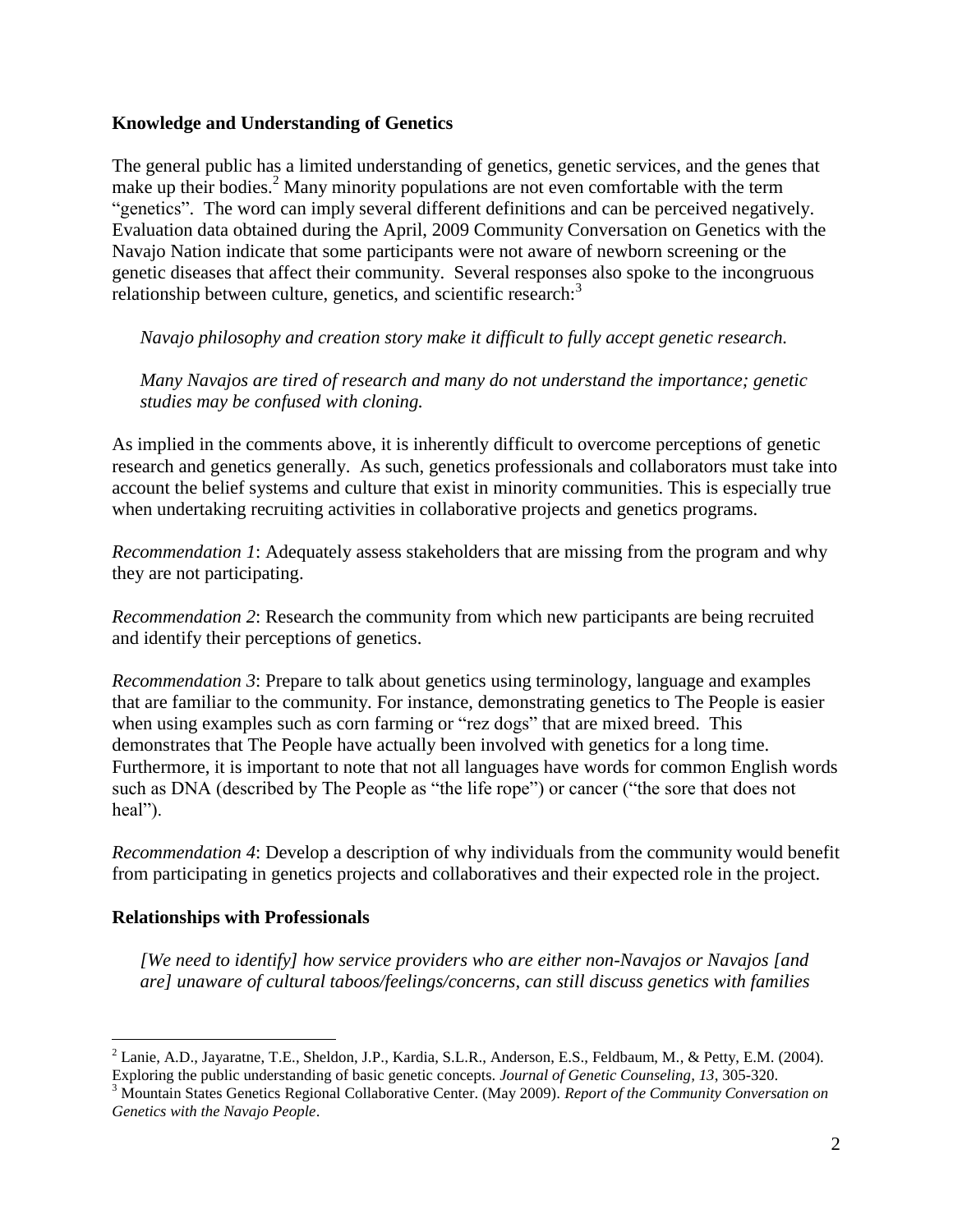*with respect. – Participant, Community Conversation on Genetics with the Navajo Nation, April 3, 2009*

Successful recruitment to genetics projects and collaborations will depend on community perceptions of and experiences with their clinical providers and the public health system. Relationships remain a vital component to any successful medical or public health program. The connection with a local, trusted community member will help facilitate entry into a target community. For example, the MSGRCC has used current members representing underserved populations to identify new participants from the same community. This process is preferable to approaching the community without introduction or previous collaboration, which can add to the time it takes to develop the relationship. Attending special cultural and community events allows the community to recognize the professional as a partner who is interested in learning and building trust.

*Recommendation 1*: Research the structure, hierarchy and customs of the community in which you are trying to recruit. It is imperative that genetics professionals enter a community with an understanding and respect for the way in which decisions are made. For example, the Navajo Nation believes in a holistic approach to health and their decisions may be made within this context.

*Recommendation 2*: Prepare to ask questions about how the individual would prefer to interact with the system, based on their cultural preferences. Be straightforward and upfront about what the professional does not understand.

*Recommendation 3*: Learn to say hello, goodbye, please, and thank you in the community's primary language. This will build trust and demonstrate respect.

*Recommendation 4*: Develop a plan to involve providers in the learning about underserved populations. Not only will new recruits see that providers are interested in learning about their culture, but providers will also see benefit in their clinical practice.

#### **Access to Information and Resources**

When asked if they learned anything new during the Community Conversation on Genetics with the Navajo Nation, one participant wrote:

## *The strong testimonies provided by the parents who had children with genetic disorders reinforce the need for genetic research on the Navajos reservation.*

Engaging minority individuals and families affected by a genetic disease will give them a network of support and will allow genetics professionals to learn more about underserved populations and gain credibility. In addition, these individuals are linked to local groups that can provide valuable information to the community about genetics.

*Recommendation 1*: Develop community partnerships. Not only do community organizations and leaders understand the local culture, they can get involved with recruiting and education